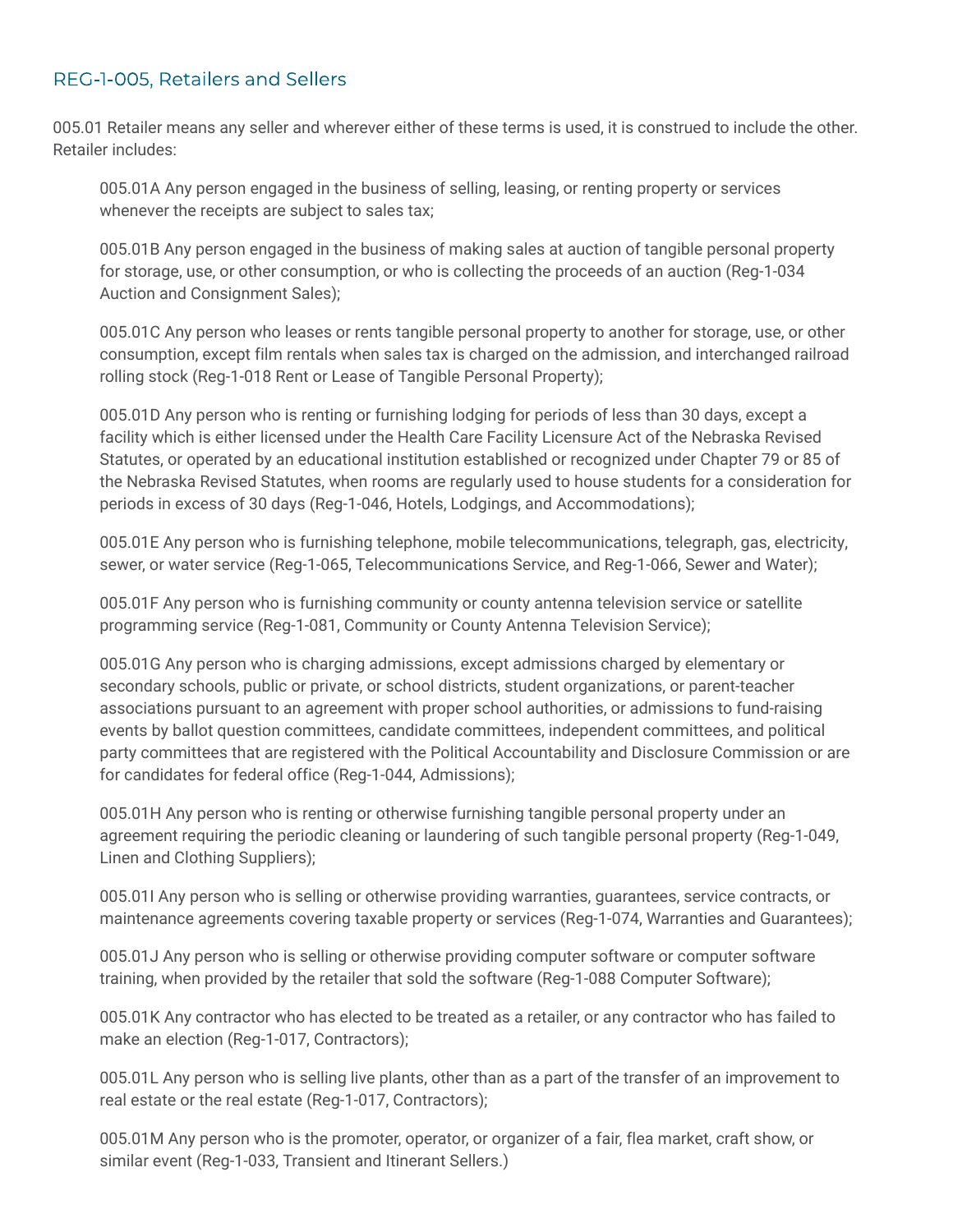005.01M(1) Retailer does not include any person making sales at a fair, flea market, craft show, or similar event when the licensed promoter, operator, or organizer has arranged to remit the sales tax on behalf of that person for the show.

005.01N Any person providing any of the following:

005.01N(1) Animal specialty services, except for veterinary services and specialty services performed on livestock (Reg-1-102, Animal Specialty Services);

005.01N(2) Building cleaning services (Reg-1-098, Building Cleaning);

005.01N(3) Digital audio works, digital audiovisual works, digital books, and digital codes;

005.01N(4) Installing and applying tangible personal property where the sale of the property is subject to tax (Reg-1-082, Labor Charges);

005.01N(5) Motor vehicle washing, waxing, towing, and painting services (Reg-1-099, Motor Vehicle Services);

005.01N(6) Pest control services (Reg-1-100, Pest Control Services);

005.01N(7) Recreational vehicle park services (Reg-1-103, Recreational Vehicle Park Services);

005.01N(8) Repairing or maintaining tangible personal property, except motor vehicles, where the sale of the property would be subject to tax (Reg-1-082, Labor Charges); and

005.01N(9) Security and detective services (Reg-1-101, Security and Detective Services.)

005.01O Option 1 contractors who install, construct, service, repair, replace, upgrade, or remove outlets, wire, cable, or any other property for telephone, telegraph, cable, satellite, or mobile telecommunications services on the customer's or service provider's side of the demarcation point (Reg-1-017, Contractors.)

005.01P Option 2 and Option 3 contractors who install, construct, service, repair, replace, upgrade, or remove outlets, wire, cable, or any other property for telephone, telegraph, cable, satellite, or mobile telecommunications services (Reg-1-017, Contractors):

005.01P(1) On the service provider's side of the demarcation point, or

005.01P(2) On the customer's side of the demarcation point when acting as a subcontractor for telephone, telegraph, cable, satellite, or mobile telecommunications service providers.

005.02 A distributor may enter into an agreement with the Department of Revenue to collect tax for representatives working for the distributor. The distributor must collect and remit tax from representatives on the sales price of each item sold at the tax rate imposed at the delivery location of each sale. When the distributor has entered into this agreement, the individual representatives are not required to hold their own sales tax permits.

005.03 A person does not have to be engaged solely in a retail business in order to be liable for collecting, reporting, and remitting the sales and use tax. Manufacturers, producers, or wholesalers are liable for collection of the tax to the extent that they make sales at retail or have gross receipts which are taxable. Sales are sales for resale only if a resale certificate is received from the purchaser. All other sales are presumed to be taxable.

005.04 Model 1 seller means a seller that has selected a certified service provider as its agent to perform all the seller's sales and use tax functions, other than the seller's obligation to remit tax on its own retail purchases.